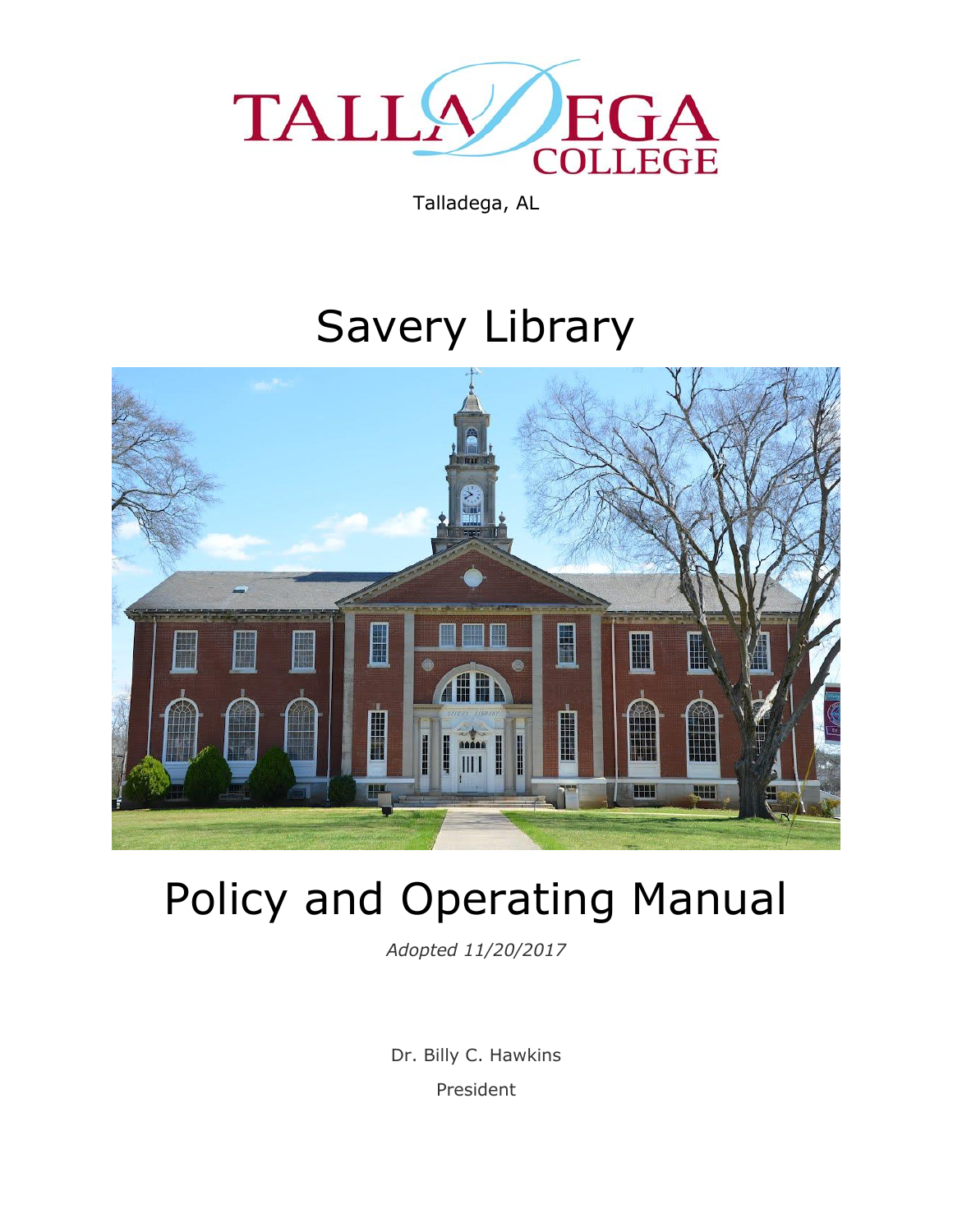### **Talladega College Mission Statement**

Talladega College is an institution rich in history whose mission is to equip its graduate for the global community through academic excellence, moral values, community service and professional development.

### **Talladega College Vision Statement**

Talladega College aspires to be a center of academic excellence in liberal arts higher education; thus preparing students not only for graduate studies but also for the global community.

### **Core Values**

Talladega College promotes its core values through:

- STUDENTS FIRST: The main stakeholders are students.
- ACCOUNTABILITY: Faculty and Staff promote planning that builds on a culture of

responsibility and transparency, including the provision of benchmarks for

measuring progress.

- INTEGRITY: Foster honesty by acting in a candid, fair, and ethical manner, creating a culture of trust that is evident in all College activities and decision-making.
- DIVERSITY: Expose students to diversity inherent in the world in which we live.
- EXCELLENCE: To teach high-quality educational programs and perform innovative

research, thus being preeminent in all that we do

Adopted by the Board of Trustees July 21, 2016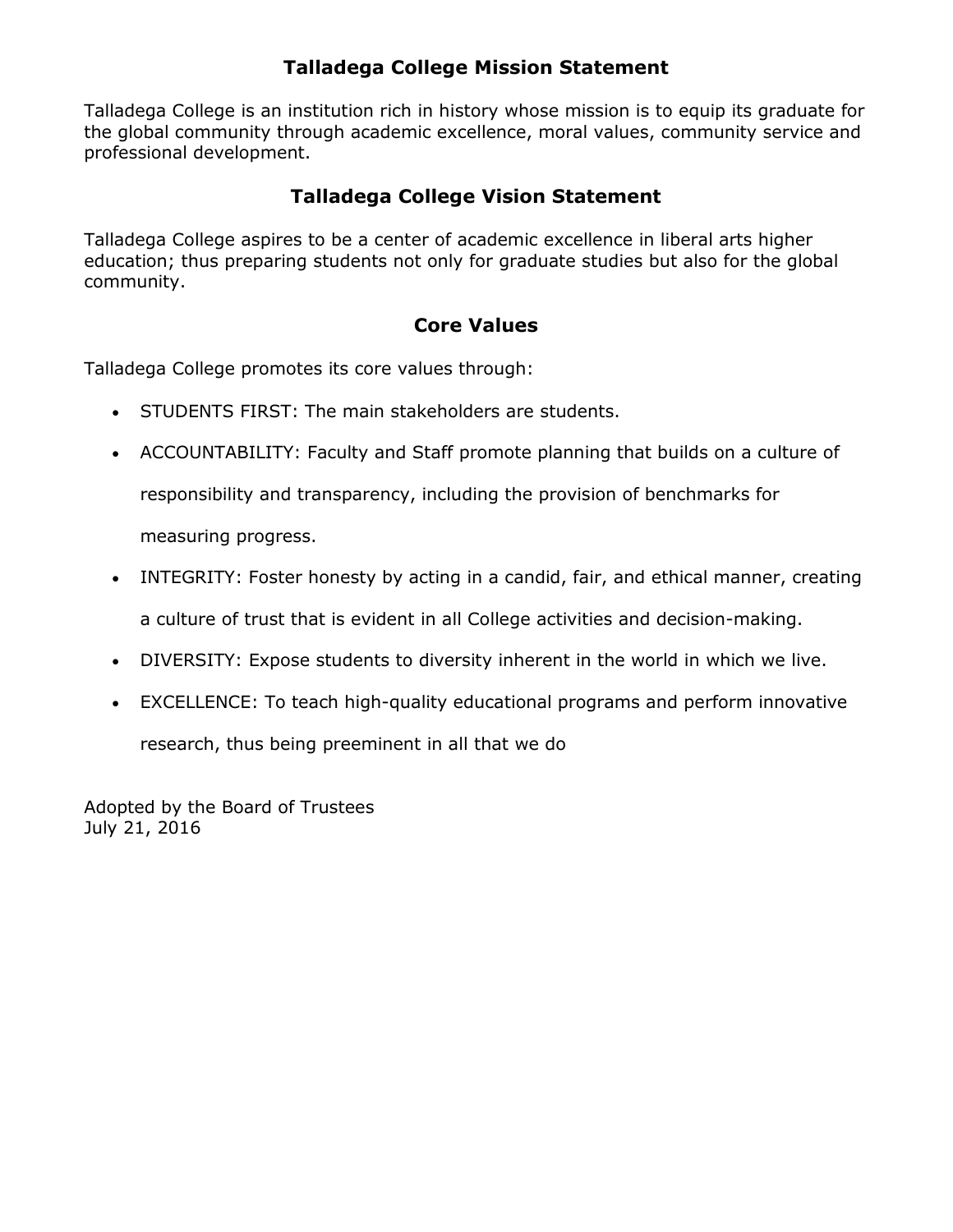This manual was developed by the staff of the Talladega College Savery Library as a complement to the general policies of Talladega College.

Caitlin Cox – Library Director/College Librarian Teresa Garrett – Administrative Assistant Allen McQueen – Librarian I Mary J. Rootes – Librarian II

Revised 2/8/2018 by the Library Committee.

Dr. Lisa Long – Provost/Vice President of Academic Affairs, Chairperson Mrs. Caitlin Cox – College Librarian Dr. Ernie Sherow, Dean, Humanities Mrs. Delois Cook – Humanities Faculty Representative Dr. Kishor Jotani – Natural Sciences Faculty Representative Dr. Rebecca McKay – Dean, Social Sciences Dr. Rebecca Robinson – Social Sciences Faculty Representative Dr. Jonathan Elimimian – Dean, Business Administration Mr. Hayes Grooms, III – Business Faculty Representative Mr. Brandon Veals – Business Administration Mr. Devondrick Love – Humanities Ms. Harmony Pettway – Natural Sciences Ms. Shaquerria Rajae Jones – Social Sciences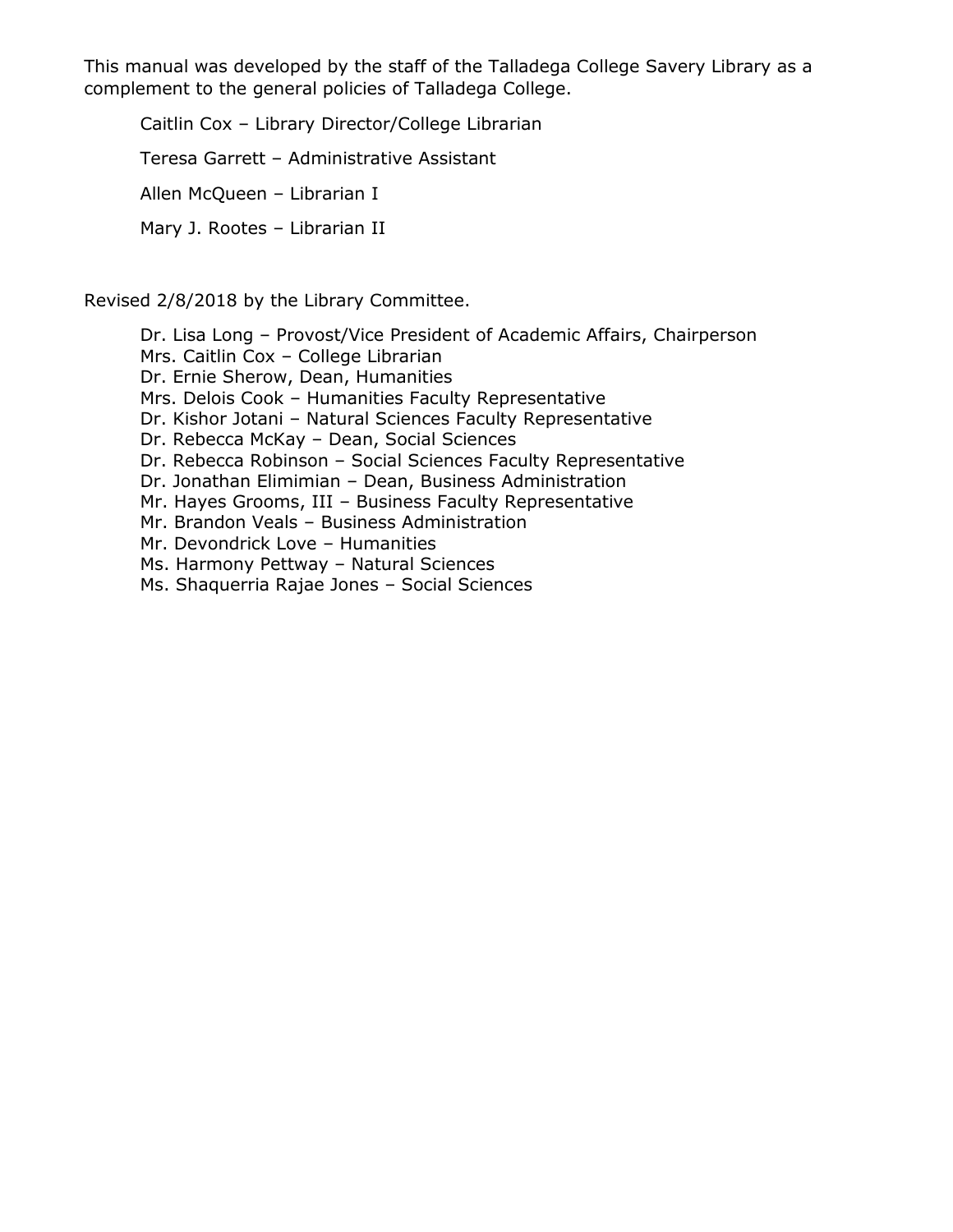# Table of Contents

|                                               | Page           |
|-----------------------------------------------|----------------|
| Talladega College Mission Statement           |                |
| Library Personnel and Titles                  |                |
| <b>Principles</b>                             | 1              |
| <b>Mission Statement</b>                      | 1              |
| <b>Unifying Principles</b>                    | 1              |
| <b>Interaction with Students</b><br>$\bullet$ | 1              |
| Interaction with Colleagues<br>$\bullet$      | 1              |
| Statement of Purpose and Goals                | $1 - 2$        |
| <b>Diversity Statement</b>                    | $2 - 3$        |
| <b>Bill of Rights</b>                         | 3              |
| <b>Policies and Procedures</b>                | $\overline{4}$ |
| <b>Code of Ethics</b>                         | 5              |
| <b>Code of Conduct</b>                        | 6              |
| <b>Computer Lab Policy</b>                    | 7              |
| <b>General Collection Policy</b>              | $8 - 9$        |
| <b>Weeding Policy</b>                         | 9              |
| <b>Intellectual Freedom Statement</b>         | 9              |
| <b>Special Collections Policy</b>             | 10             |
| <b>Circulation Policy</b>                     | 11             |
| <b>Interlibrary Loan Policy</b>               | 12             |
| Borrowing from other libraries                | 12             |
| Lending to other libraries                    | 12             |
| <b>Donations Policy</b>                       | 13             |
| Terms of Acceptance                           | 13             |
| <b>Donations Guidelines</b>                   | 13             |
| Acknowledgements                              | 13             |
| Tax Information and Appraisals                | 13             |
| <b>Forms</b>                                  | $14 - 17$      |
| Archives Item Request Form                    | 14             |
| <b>Book Request Form</b>                      | 15             |
| <b>Request Form</b>                           | 16             |
| <b>Textbook Information Form</b>              | 17             |
| <b>Instruction Request Form</b>               | 18             |
| Library Card Request Form                     | 19             |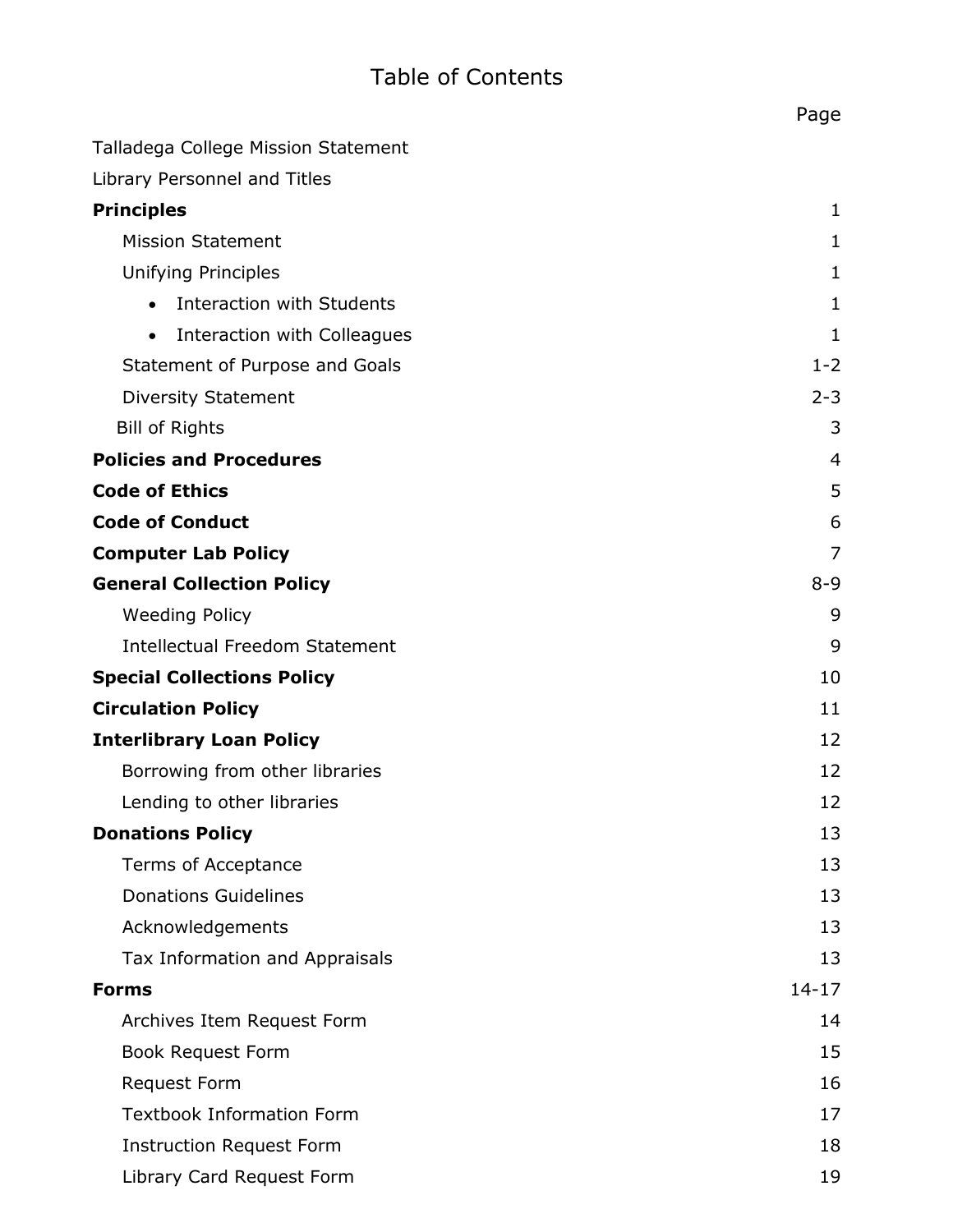# **Principles**

### Mission Statement

The mission of Savery Library is to provide students, faculty, and staff with the resources and opportunities to support the mission and goals of Talladega College by selecting, acquiring, and maintaining materials in all formats. Exemplary leadership in accessing, using, and evaluating the library's program is a commitment strongly valued for maintaining a quality academic support unity for all patrons.

## Unifying Principles

#### **In our interactions with students**:

- We believe the students should be treated with professionalism and respect.
- We believe the library should be accessible to everyone.
- We believe the library should provide an environment conducive to learning and productive work.
- We believe in promoting library literacy.
- We believe in the use of plain, simple language.

#### **In our interactions with colleagues**:

- We will endeavor to apply the above principles.
- We will endeavor to understand each other's work and recognize each other's areas of expertise.
- We will endeavor to foster a team approach to meeting the challenges of our work.
- We will endeavor to operate under the principles of consensual decision making.

### Purpose and Goals

In support of the state goals and objectives of Talladega College, the library is developing a unified program of library-media resources and services. The purpose of this program is to enhance instruction and learning in a manner consistent with the philosophy and curriculum of Talladega College.

The goals of the Library are:

- To provide organized collections of print and non-print resources which will meet institutional and instructional requirements as well as the individual needs of students.
- To create an environment in which resources are made readily accessible, not only through the provision of appropriate facilities, furnishings, equipment, and supplies, but particularly through the provision of adequate staff.
- To facilitate learning and community services by providing services, resources, and facilities which encourage and stimulate individualized instruction, independent study, and effective use of resources by students, faculty, and the community.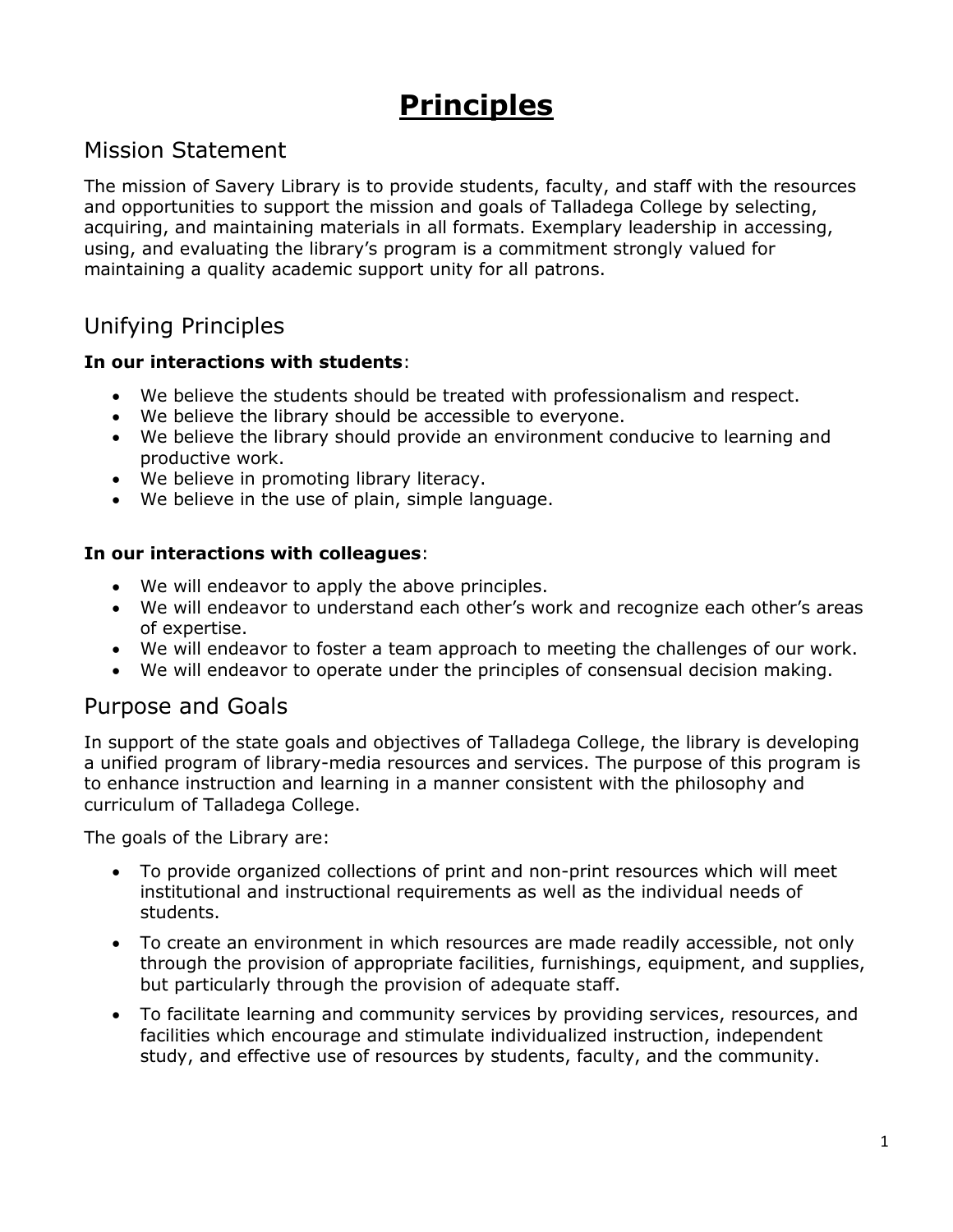# Diversity Statement

Talladega College Savery Library recognizes its exceptional role in promoting diversity within the college and our local and global community. The Library cultivates and encourages diversity and multiculturalism through its collections, programs, services, and human resources. The Library:

- understands the value of diverse co-existence and interdependence
- actively works towards an environment of respect
- fosters a spirit of fairness and tolerance for human differences

The library ensures all users equal access to its collections and services. The Library's work environment and ethic reflects inclusive and participatory practices, as well as the responsibility for preventing bias and insensitivity. We work towards equal access without regard to:

> • ideology and opinions

• Age

 $\bullet$  gender

- Ancestry
- $\bullet$  class • color

• culture disability

- income
- interests
- language
- learning styles
- marital status
- national origin
- origin
- politics
- race
- religion
- sexual orientation
- veteran's status

• ethnicity

*The Library addresses diversity in 4 interrelated contexts:*

1. the workplace environment

• employment status

- 2. the library environment
- 3. the learning environment
- 4. the cultural and social environment

### *The workplace environment*

We value and promote diversity amongst coworkers, which encourages creativity, debate, innovation, and organizational progress. To accomplish these goals, we encourage diverse hiring and promotion, and foster respectful and participatory communication and collaboration.

### *The library environment*

We value and promote diversity as a library and as library professionals. To accomplish these goals, we encourage and promote:

- access to information services
- variety and scope of material and services
- flexibility and adaptability of materials and services
- elimination of technical, administrative and system barriers
- reflection and promotion of multiple viewpoints, worldviews and perspectives in the library's collections and services.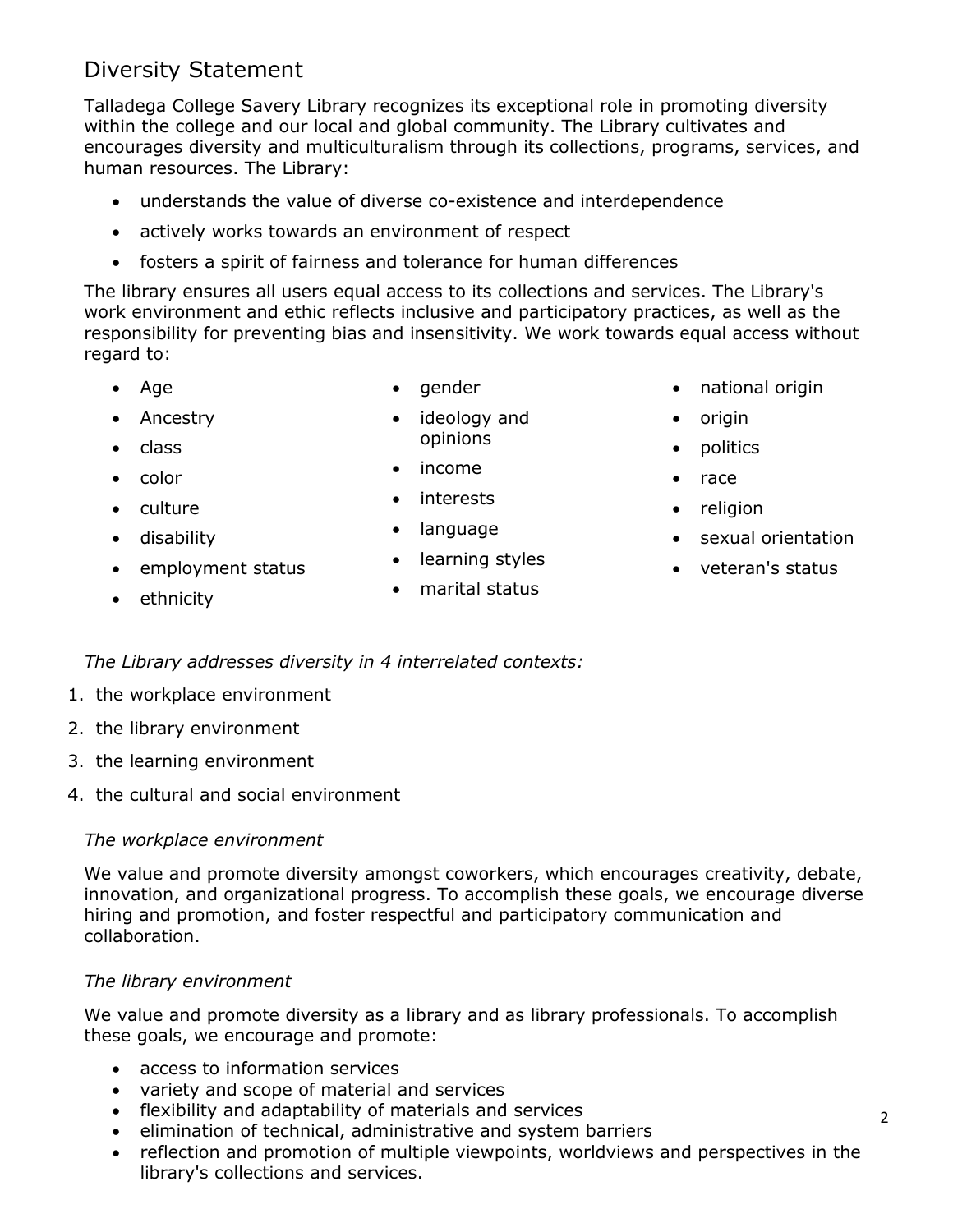#### *The learning environment*

We value and promote diversity among all library users, including students, faculty, staff, and community members. To accomplish these goals, we actively use methods and practices that emphasize a flexible and empathetic approach to each library user.

#### *The cultural and social environment*

We value and promote diverse lifelong learning and information literacy as pathways to an informed community. We value and promote cultural awareness and social responsibility as pathways to fostering an appreciation of a diverse world. To accomplish these goals, we actively use methods and practices that foster a diverse view of the world and its cultural and social environments.

### Bill of Rights

The American Library Association affirms that all libraries are forums for information and ideas, and that the following basic policies should guide their services.

- 1. Books and other library resources should be provided for the interest, information, and enlightenment of all people of the community the library serves. Materials should not be excluded because of the origin, background, or views of those contributing to their creation.
- 2. Libraries should provide materials and information presenting all points of view on current and historical issues. Materials should not be proscribed or removed because of partisan or doctrinal disapproval.
- 3. Libraries should challenge censorship in the fulfillment of their responsibility to provide information and enlightenment.
- 4. Libraries should cooperate with all persons and groups concerned with resisting abridgment of free expression and free access to ideas.
- 5. A person's right to use a library should not be denied or abridged because of origin, age, background, or views.
- 6. Libraries which make exhibit spaces and meeting rooms available to the public they serve should make such facilities available on an equitable basis, regardless of the beliefs or affiliations of individuals or groups requesting their use.

Adopted June 18, 1948. Amended February 2 1961, June 27 1967, and January 23 1980, by the ALA Council.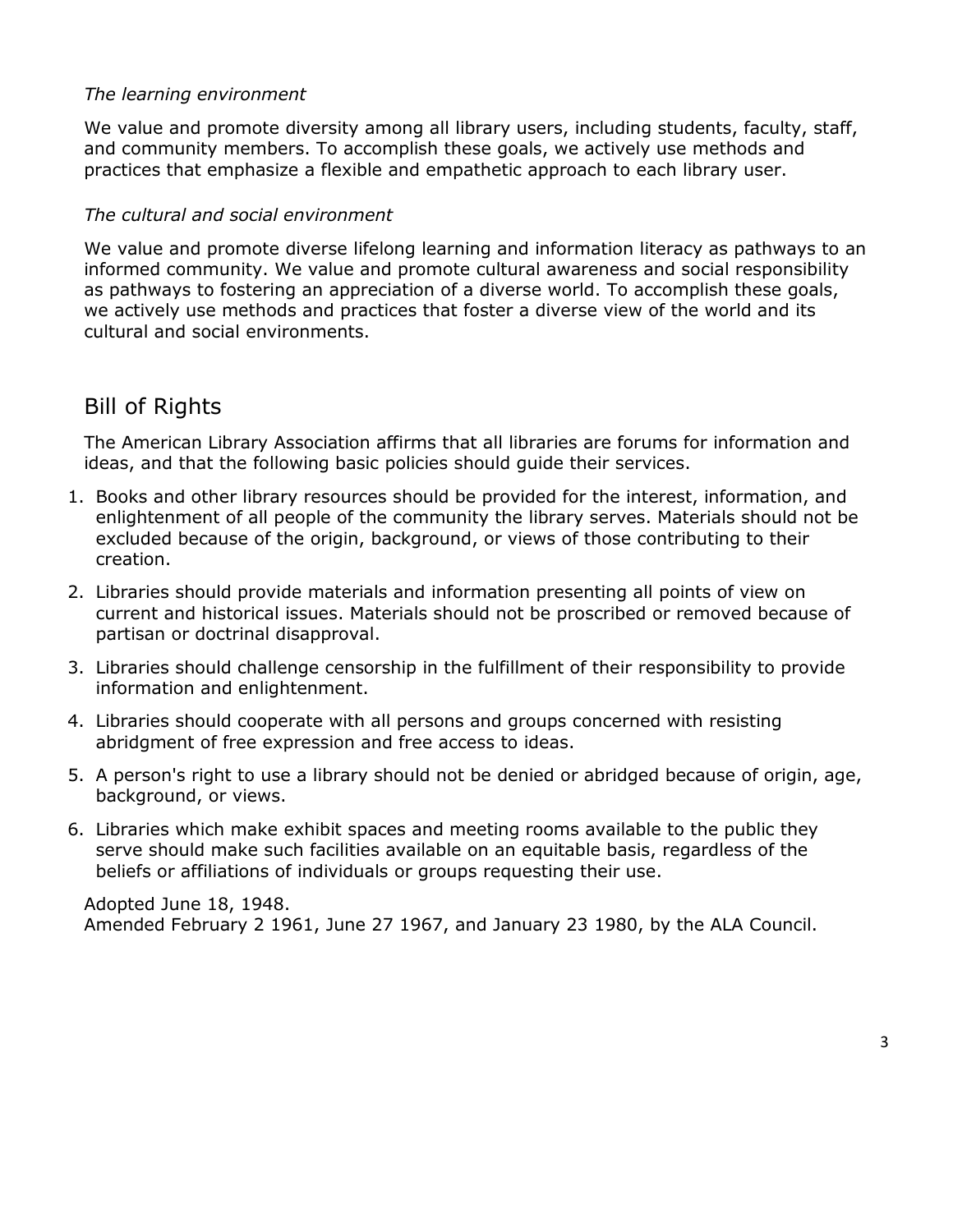# **Policies and Procedures**

To ensure broad use of Savery Library, please adhere to the guidelines below:

- Eating and drinking will only be permitted in certain areas.
- Playing, loud music, tobacco products, alcohol, and foul language are prohibited within the library.
- Altering and installing software applications on the computer systems is prohibited.
- Tampering with computer hardware, printers, or any other equipment in the library is prohibited.
- Personal information must be saved on your personal drive and not on the computer. Data will be deleted from the computers.
- Only Talladega College students, faculty, staff, alumni, and Talladega Citizens are permitted to circulate books and use the computer laboratory. However, other visitors are welcome to use books and journals within the library.
- Requests are welcomed by all students, faculty, staff, alumni and Talladega Citizens. Please refer to the proper form.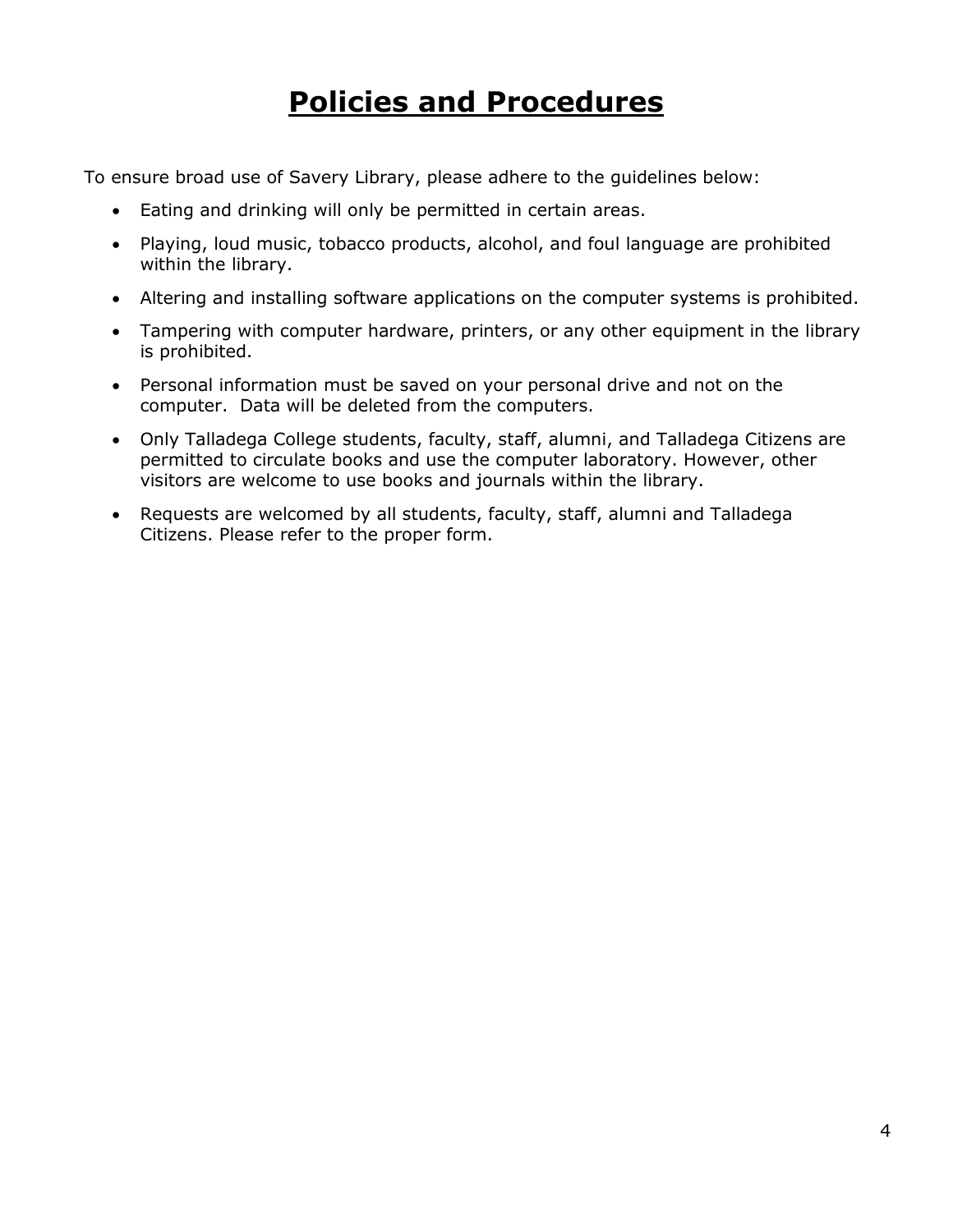# **Code of Ethics**

The statement which follows sets forth the ethical obligations of individuals as Savery Library staff members.

- 1. To maintain the principles of the ALA Library Bill of Rights and the Freedom to Read Statement.
- 2. To maintain the principles of Savery Library mission statement and unifying principles.
- 3. To understand and execute the policies of the college and library, and to express in a positive manner any concern or objection with the policies, philosophy or programs of these institutions.
- 4. To maintain an objective and open attitude of understanding, courtesy, and concern for the patrons' needs.
- 5. To protect the essential confidential relationship which exists between a library user and the library.
- 6. To serve all patrons equally according to their needs.
- 7. To make the resources and services of the library known and easily accessible to all current and potential users.
- 8. To avoid any possibility of personal financial gain at the expense of the employing institution.
- 9. To be aware of the obligations of employment and of what constitutes abuse of working conditions and benefits.
- 10. To acknowledge the importance of the work done by all staff of the Library.
- 11. To maintain a sense of loyalty, respect, and cooperation in our relationships with fellow staff members.
- 12. To carry out assignments so that fellow staff members need not assume added responsibilities, except in times of emergency.
- 13. To share knowledge, experience, and expertise with others.
- 14. To use the resources of the library and college in an efficient and economical manner, consistent with the best service to the library user.
- 15. To use care and discretion to distinguish between private actions and speech, and those actions and speech which are taken in the name of the institution. This policy should be interpreted as consistent with the rights of an individual to take part in public debate, and to engage in social or political activity.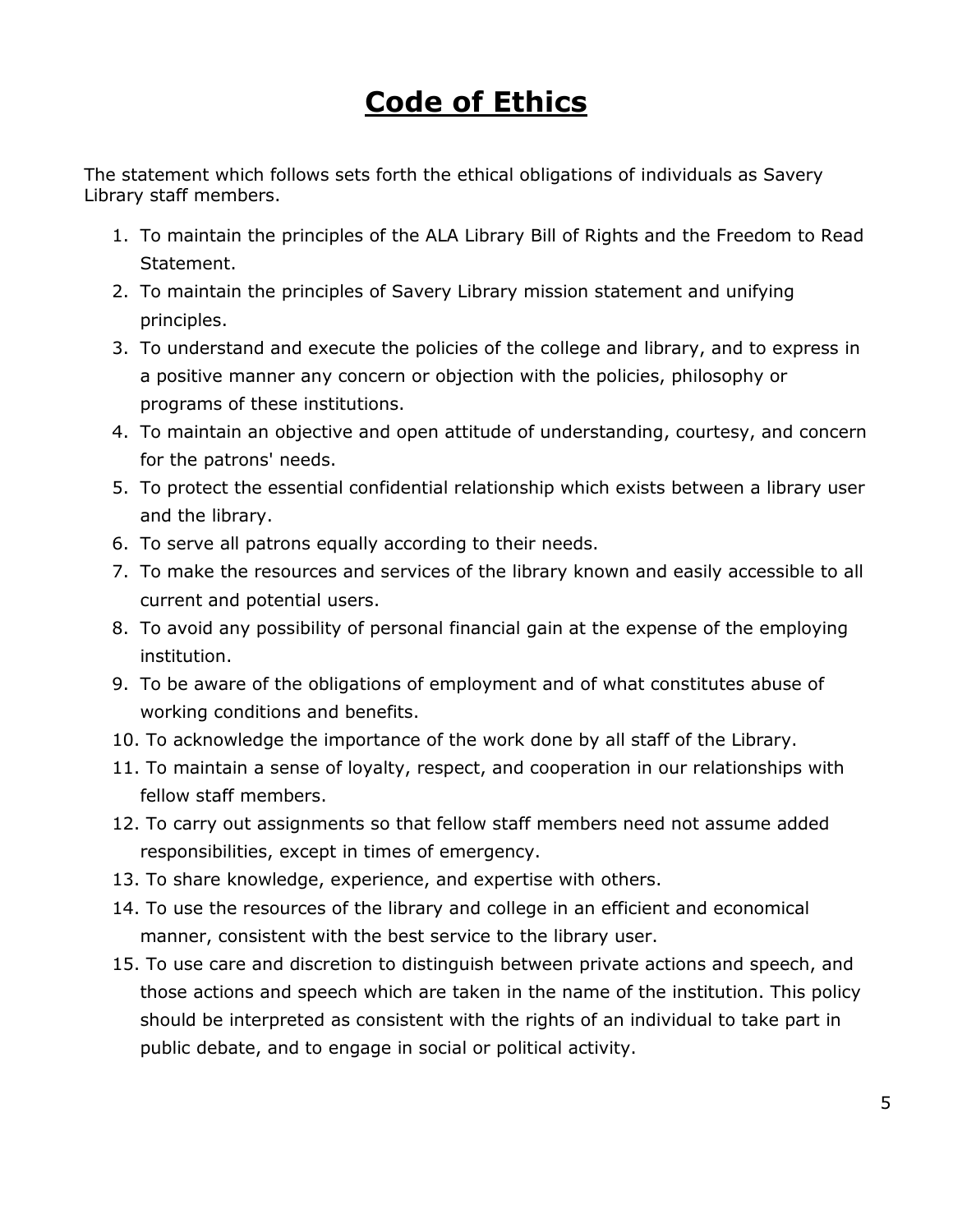# **Code of Conduct**

Savery Library serves the Talladega College community by providing an atmosphere conducive to research and study. In order to accomplish this, all Savery Library students, faculty, staff and community users are expected to abide by the rules established by the college. An extension of these ideals is reflected in this Code of Conduct. Individuals or groups who engage in an unacceptable and/or disruptive behavior may be asked to leave the building. If necessary, campus police will be contacted. **The library staff is concerned about the safety of our patrons. Please contact a staff member if you need any assistance.** Examples of unacceptable behavior and/or disruptive behavior include, but are not limited to:

- Creating a disturbance or behaving in a manner which interferes with normal use of the library (including rowdiness, noise, and offensive interpersonal behavior).
- Refusing to leave the building in a timely fashion at closing or remaining in the library building when requested to leave during emergency situations or drills.
- Being in an unauthorized area of a library building or being in the library building during hours it is not open to the public.
- Disruptive use of cell phones or other electronic devices in the library building.
- Verbal abuse; verbal assault or threat to do bodily harm; engaging in any form of mental or physical harassment.
- Fighting or otherwise acting in a disorderly manner.
- Acting as if under the influence of alcohol or drugs or engaging in any type of substance abuse.
- Damaging, defacing, stealing or misusing library materials, equipment, and property.
- Violating college and library rules regarding computer use.
- Stalking library staff and patrons.
- Violating rules concerning food, beverages, and tobacco products.
- Posting notices or leaving unsolicited materials anywhere other than designated bulletin boards.
- Failure to follow library circulation policies and procedures.
- Concealing library materials in the library for the exclusive use of an individual or group.
- Possessing a weapon or hazardous substance.
- Tampering with emergency mechanisms (fire alarms, opening emergency exits except in emergency situations).
- Engaging in sexual activity.
- Use of skateboards, inline skates or similar devices inside the library building.
- Bringing animals in the library unless they are certified assistance animals.
- Bringing bicycles into the library building.
- Violating the Code of Student Conduct.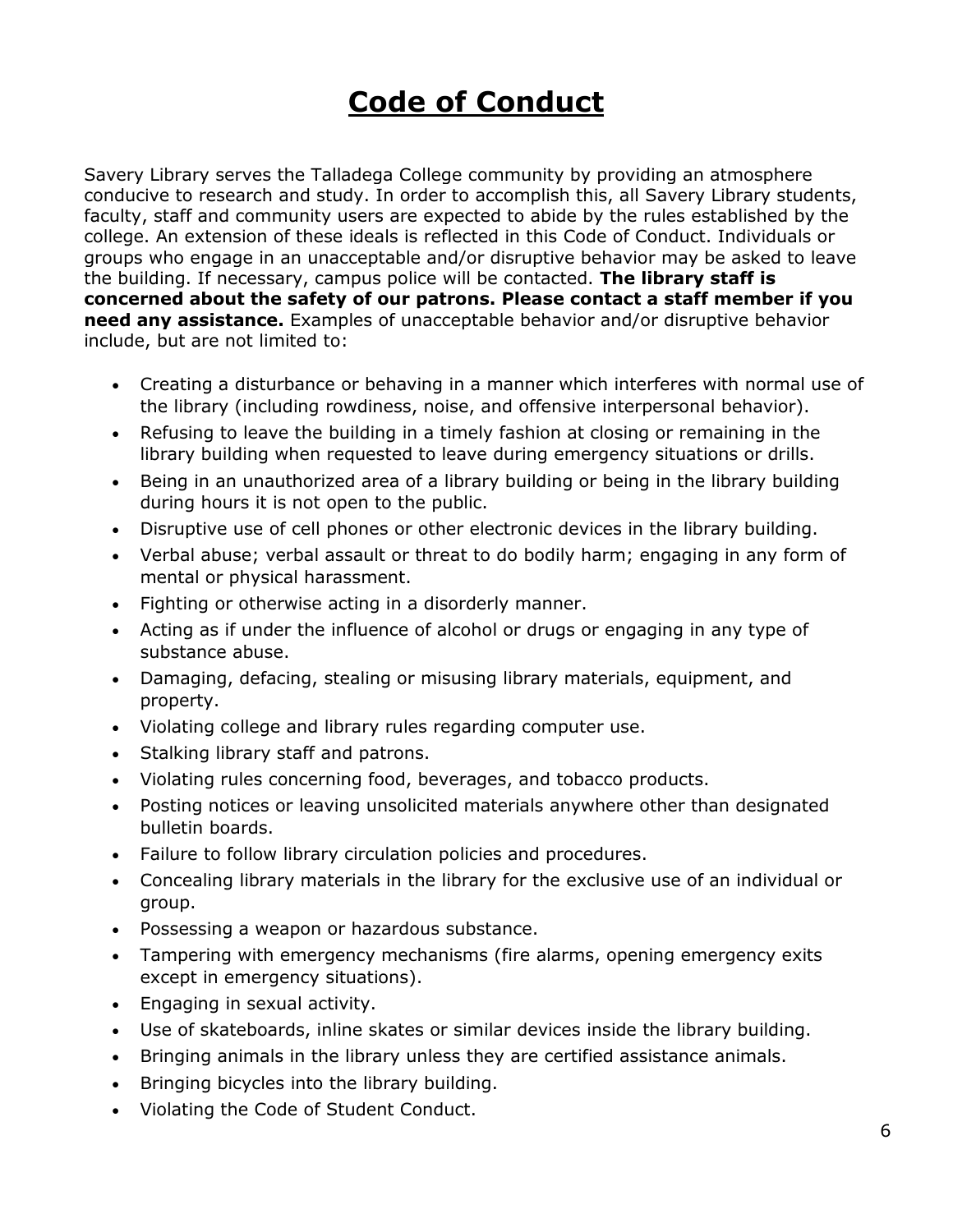# **Computer Lab Policy**

It is expected that the computer lab will maintain a quiet, library-like atmosphere so the patrons can use their time productively and with few distractions. Although students are sometimes required to work in groups for some class projects and need to talk among themselves, this must be done in a controlled manner. If there are groups in the lab doing projects, enforcing the quiet policy may be more difficult, but still needs to be done. In addition, groups of students are not allowed to remove chairs from operational workstations in order to gather around one computer.

- Patrons may use the computers to check e-mail and to browse the Internet for personal use as long as computers are available for academic use. If computers are needed for academic use, patrons doing personal work will be asked to leave.
- Listening to music or watching videos without headphones is strictly prohibited.
- No food, drinks, or tobacco products are permitted in the lab at any time.
- All cellphones are to be turned to quiet mode while in the lab.
- At no time should computer users attempt to alter any software or hardware settings, attempt to breach computer security or damage equipment in any way.
- All computers **will be signed off 15 minutes** prior to the lab's closing.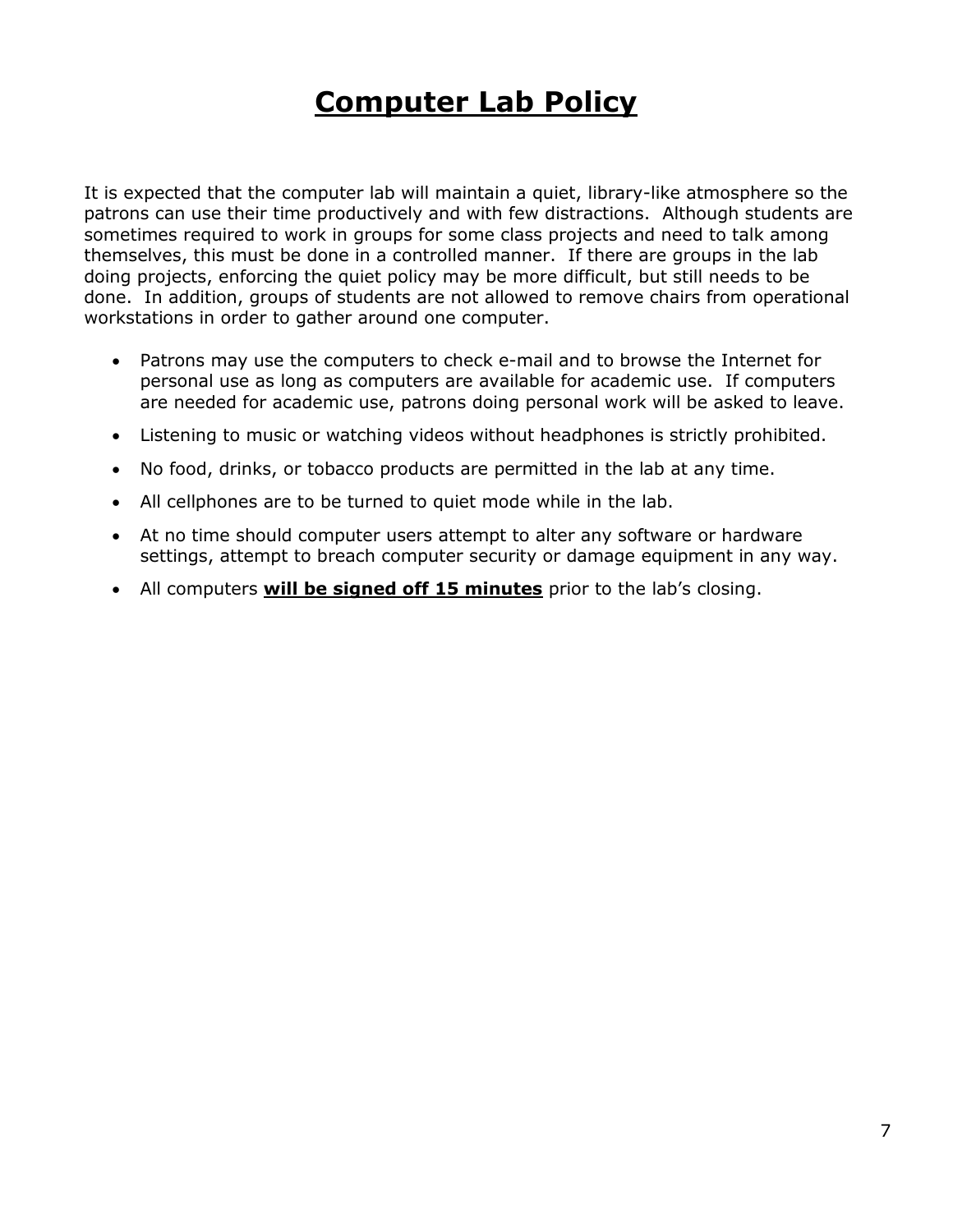# **General Collection Policy**

Talladega College is an institution rich in history whose mission is to equip its graduates for the global community through academic excellence, moral values, community service and professional development.

Talladega College provides library facilities and services to its faculty, students, staff, and other scholars and information users through Savery Library.

Savery Library supports the college's mission to "equip its graduates for the global community through academic excellence, moral values, community service and professional development."

Collection policies and principles have shifted in the 21st century. The library develops collections based on the curricular and research needs of the campus, with the assistance of the library committee and faculty members. The focus of the main collection uses a patron-driven acquisition model to provide access to materials for faculty and students. This is achieved through faculty textbook requests and student book requests. (See forms on page 14)

Savery Library Archives collects rare and unique materials, including manuscripts, personal papers, books, maps, photographs and other graphic materials, and college records, in specific collecting areas that fulfill the teaching and research missions of Talladega College. (See Special Collections Policy on page 10)

Electronic resources are available through the current collection. These include databases, electronic journals, and electronic books. These resources must support the curricular and research needs of the campus community. Electronic resources are reviewed on an ongoing basis to determine if they are relevant and cost effective. We will explore alternative methods for providing access to high cost, low use electronic resources through our resource sharing partners and Interlibrary Loan (ILL).

The institution ensures the availability of archived official catalogs, digital or print, with relevant information for course and degree requirements sufficient to serve former and returning students. These catalogs are available in Savery Library College Archives. A request form needs to be submitted to the College Librarian. These catalogs are available during normal library hours. If a digital catalog is requested, please allow up to 48 hours for processing, the item will then be emailed to the email address on the request form. The official catalogs that are available are from 1870-2018. (See forms on page 14)

For information on donations to the general collections of Savery Library, please see the Gifts Policy.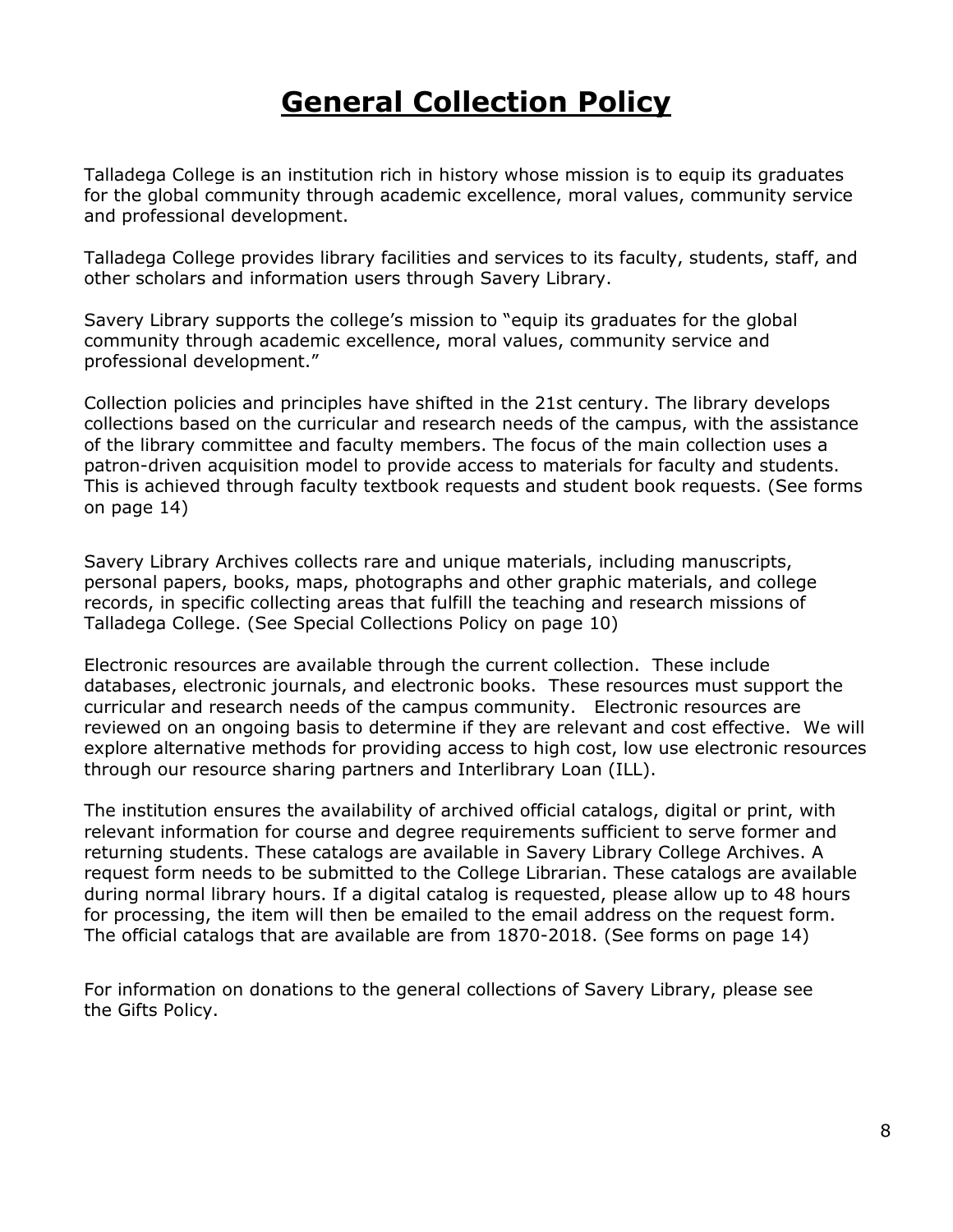# Weeding Policy

Weeding (or de-selection) of materials in the collection is a component of collection development and serves to maximize the usefulness of the library collection. Weeding the collection provides space for new materials and increase the value of the collection by removing outdated/unwanted material or items in poor condition. The collection will be periodically examined for material to be withdrawn, usually under the direction of the College Librarian. Candidates for disposal will included superseded editions, duplicate copies no longer needed, alternative formats, out-of-date works and materials in poor condition. Procedures will include consultation with faculty and staff.

Deselection of materials is done with care. There is no systematic process of deselection that fits all collections. We may remove print materials that duplicate stable electronic archives. Books or materials that are damaged, are held in multiple editions, or duplicated across collections may also be removed. Lack of use may be a consideration but is rarely the sole factor in deselection.

### Intellectual Freedom Statement

Savery Library adheres to the position governing censorship and intellectual freedom adopted by the Council of the American Library Association and published in the Association's Library Bill of Rights. Librarians are guided by these principles of intellectual freedom rather than political, religious, or personal biases in making selection decisions. Savery Library's collections contain and will contain various opinions which apply to important, complicated, and controversial questions, including unpopular and unorthodox positions. Factual accuracy, effective expression, significance of subject, and responsibility of opinion are factors that are considered when materials are selected for Savery Library.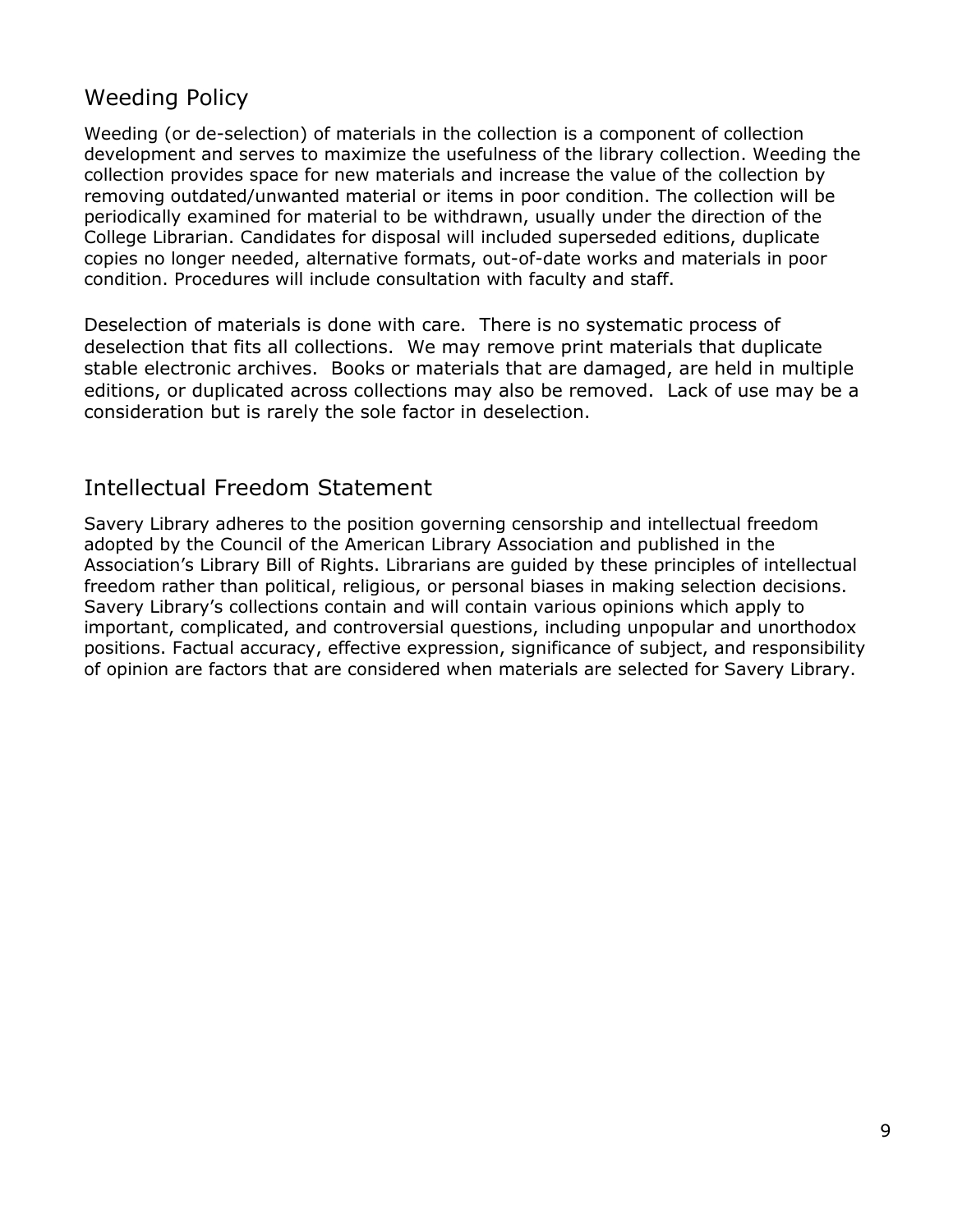# **Special Collections Policy**

Savery Library's Special Collections collects materials of enduring historical value in relation to Talladega College to advance the research, teaching, and instruction mission of Talladega College.

The following policies and procedures apply to all items offered for and acquired by donation to Savery Library Special Collections:

- Prospective donors to Special Collections should consult Savery Library's general policies on collections and gifts to familiarize themselves with Savery Library policies. Items offered for donation to Special Collections may be a better fit for the main collection. The final decision as to where items best belong rests with library administration.
- Staff will evaluate items offered for donation based on their content and condition.
- Prospective donors must submit an inventory or description of the items prior to their examination by Savery Library staff.
- Prospective donors must identify copyright holders of the materials or show they have made a good faith search to identify them.
- At the time of donation, donors who are not the copyright holders of collections which contain mostly copyrighted materials must provide a license from the copyright holder(s) granting permission to digitize donated materials to provide access online and to researchers.
- At the time of donation, donors who are the copyright holders must convey the copyright or grant permission to Savery Library to digitize materials to provide access online and to researchers.
- Releases are required from the performers of musical, dramatic, or other artistic productions and from interviewers and subjects of oral histories granting permission to provide access online and to researchers.
- Donors of manuscripts, personal papers, rare books, maps, photographs or other graphic materials, and materials related to Talladega College should contact:

Caitlin Cox College Librarian Savery Library Talladega College 627 Battle Street W Talladega, Alabama 35160 256-761-6377 cmcox@talladega.edu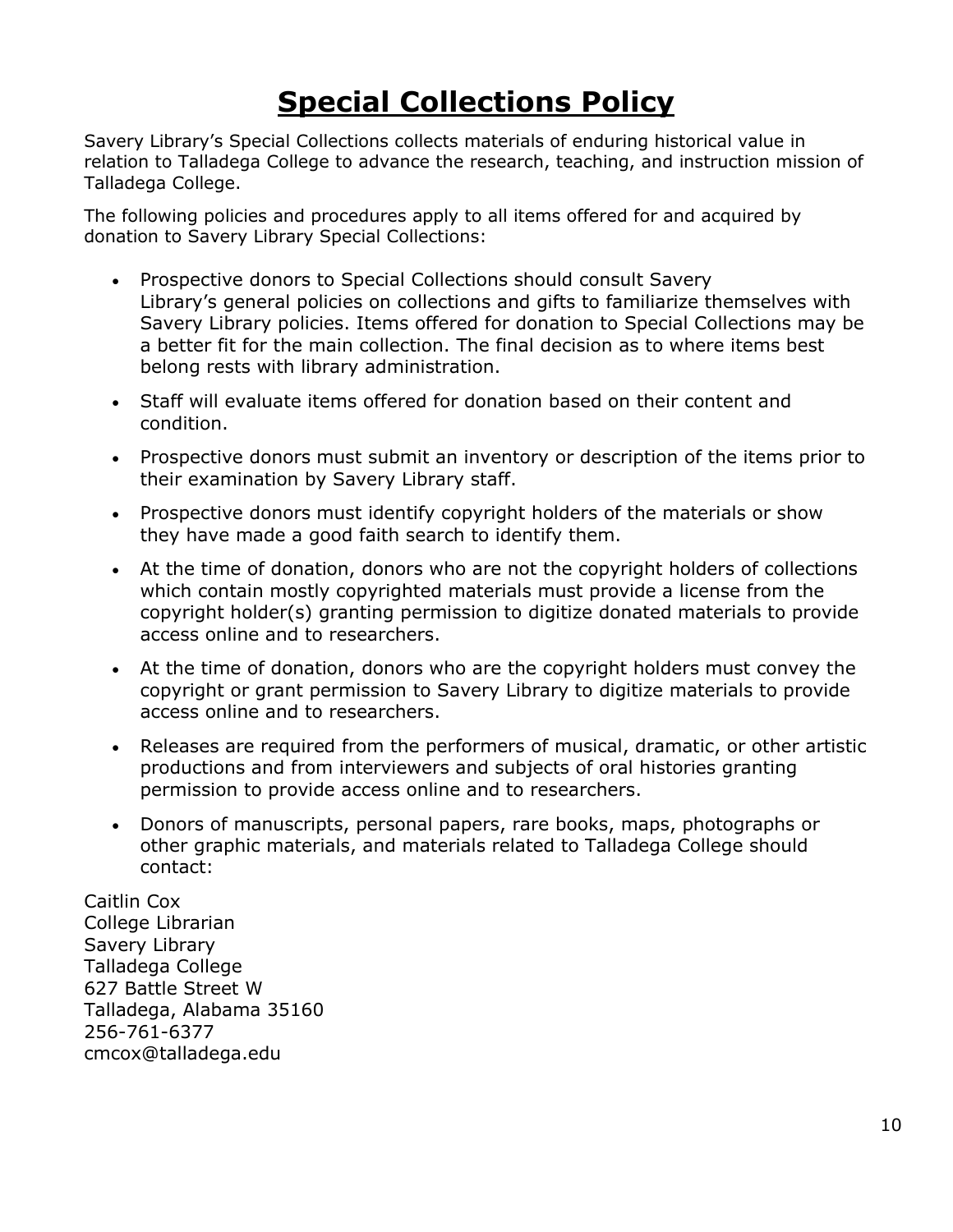# **Circulation Policy**

The circulation desk is located on the second floor of Savery Library. This is where materials can be checked out and reserve materials can be located.

Check-out privileges are granted to all currently enrolled students, faculty, and staff of Talladega College, all that is needed is the Talladega ID (student, staff, or faculty). Alumni and citizens of Talladega are also able to check out items. Alumni and citizens of Talladega are able to use their driver's license and a piece of mail, dated within the past 30 days, with the individual's name on the mail item. This will enable the staff to create an account for the individual in our circulation system.

Most of the items in the library circulate. However, reference items, textbooks, and archival items do not circulate.

The loan periods for books are as follows: students-2 weeks, faculty-3 weeks, staff-3 weeks, Alumni-2 weeks, and Talladega Citizens-2 weeks.

An item may be renewed up to 2 times for a student, Alumni, and Talladega Citizens, and 3 times for faculty and staff, as long as it is not on reserve for another patron.

Overdue items are charged \$0.25 per day per item.

Any lost materials should be reported to the library staff as soon as possible. If the book is lost, the individual must pay the current list price of the book. If the book is out-ofprint, the current list price will be assessed at \$25.00. Amazon.com is the vendor used to determine the current list price for books.

Textbook materials are those items selected by the faculty for classes. They are housed behind the circulation desk and are not circulated. These items must be used in the library, in case of high demand, use will be limited to two hours.

Reserve materials are those selected by the faculty for special assignments, or because the materials are in short supply. They are housed behind the circulation desk under the name of the faculty member reserving them. All reserve materials must be used in the library. In case of high demand, use will be limited to two hours.

Reference books, periodicals, newspapers, textbooks, and reserve items may not be checked out to leave the library.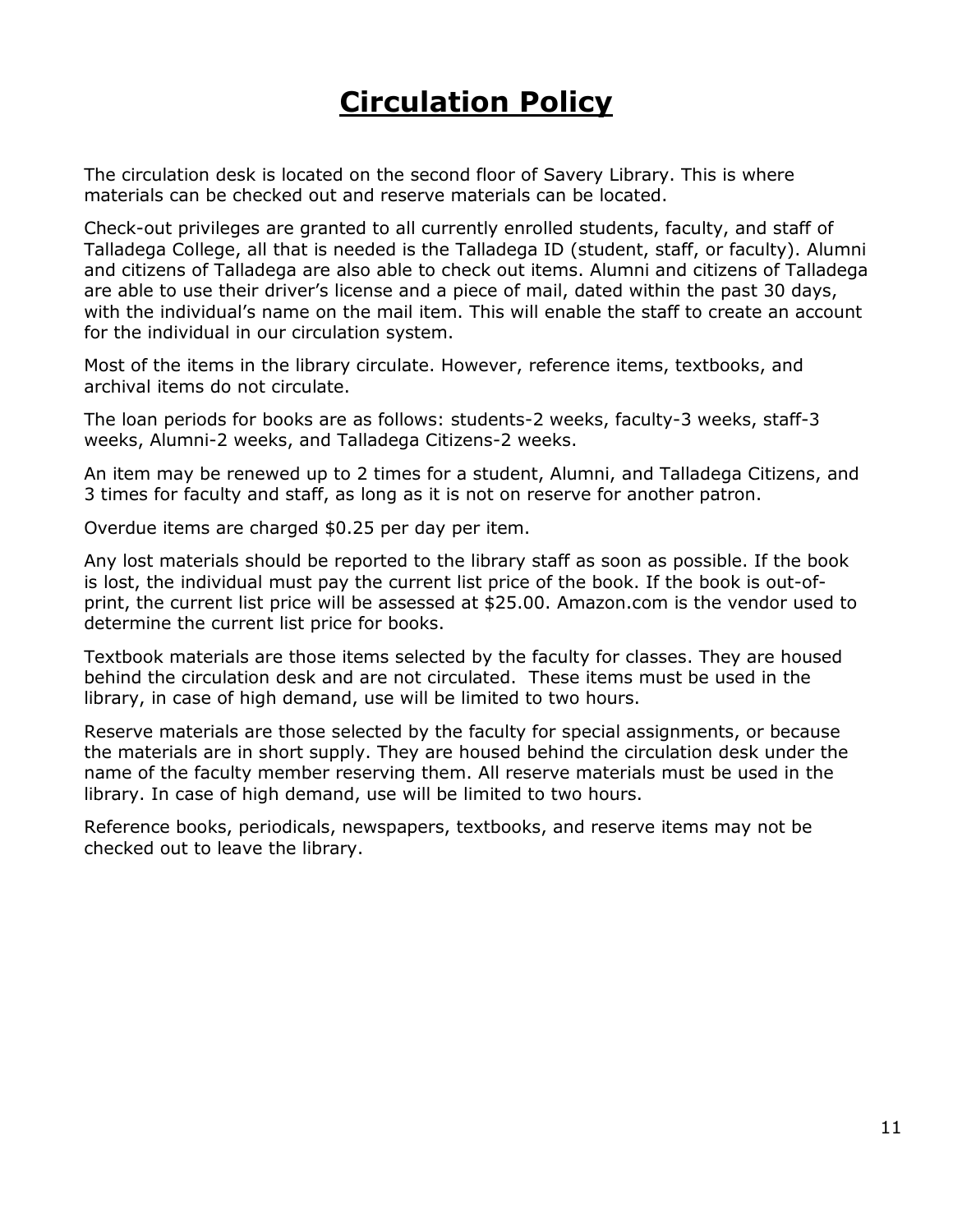# **Interlibrary Loan Policy**

#### *Borrowing from Other Libraries*

Materials that are not located in Savery Library and cannot be accessed through available databases may be secured through interlibrary loan for all faculty, staff, and students.

The Library is responsible for compliance with the copyright law (Title 17, U.S. Code) and its accompanying guidelines, and shall inform its users of the applicable portions of the law.

The copyright law of the United States (Title 17, United States Code) Governs the making of photocopies or other reproductions of copyrighted material. Under certain conditions specified in the law, libraries and archives are authorized to furnish a photocopy or other reproduction. One of these specified conditions is that the photocopy or reproduction is not to be "used for any purpose other than study, scholarship, or research." If a user makes a request for, or later uses, a photocopy or reproduction for purposes in excess of "fair use," that user may be liable for copyright infringement. This institution reserves the right to refuse to accept a copying order if, in its judgment, fulfillment of the order would involve violation of copyright law.

Delivery time depends upon the availability of the item. When requested material is received, the borrower will be notified via e-mail and by telephone. Requested material is the responsibility of the borrower. Materials must be picked up and returned to the Circulation Desk.

Distance Education students may request Interlibrary Loan materials be mailed to their homes, the item will first come to Savery Library, then will be mailed from Talladega College Mailroom to the address, on file in the registrar's office, for the student. The student will still have to follow the circulation guidelines.

#### *Lending to other libraries*

Any library may request materials from our Library.

There are no ILL charges for books. There are also no charges for photocopies.

Talladega College ILL policies on charges, loan periods etc. are available to potential borrowers via the OCLC TAL Directory. They are subject to change at any time.

In accordance with standard practice and national guidelines, the borrowing library is responsible for replacing any lost item. This is true if the loss occurs through patron negligence or due to losses in the mail.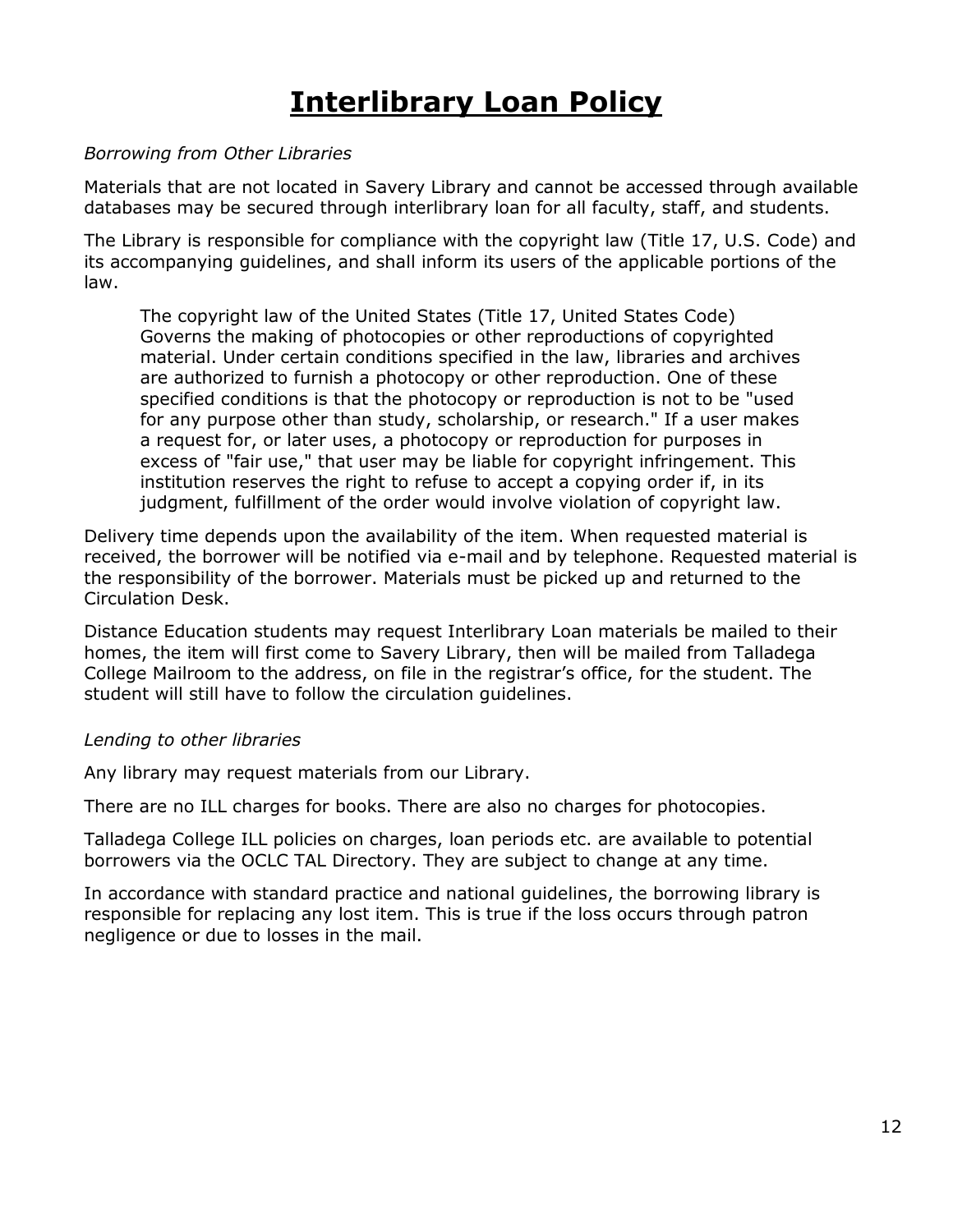# **Donations Policy**

From the founding of the College, Savery Library collections have been enriched by generous donations of books and other materials. Savery Library welcomes such donations when they support the College's mission of teaching, research, and service.

### Terms of Acceptance

Donations are evaluated by the same standards used to evaluate new additions to the collections. Donation materials that do not meet Savery Library's criteria may be sold or discarded. Upon receipt, all donations become the property of Savery Library, which reserves the right to retain or reject donation materials and to determine location and conditions of use.

### Donation Guidelines

Savery Library generally does not accept the following materials:

- Duplicates of materials already in the Libraries' collections
- Scientific and technical materials more than 10 years old, unless of historical significance
- Outdated media formats

### Acknowledgements

Savery Library will generally acknowledge donations and place a bookplate in each item added to the collection at the request of the donor. Requests for memorial inscriptions on bookplates will be accommodated whenever possible. Bookplates are generally not added to donations in Special Collections.

## Tax Information & Appraisals

The Library cannot appraise donations made to it. Donations may be considered non-cash donations under IRS regulations; however, these regulations are complex and donors may wish to consult a tax, legal or accounting professional. IRS regulations and The University of Alabama policies prohibit the Libraries from providing appraisals or from advising on appraisals of gifts. Donors may wish to read IRS Publication 526, Charitable Contributions and/or IRS Publication 561 Determining the Value of Donated Property and/or consult with an attorney or an accountant. Donations offered to Special Collections require discussion in advance of applicable conditions and donors should contact Special Collections prior to making a donation. Resources that may be of use to donors include:

- The American Library Association's Rare Books and Manuscripts webpage contains helpful information for identifying and valuing rare and old materials along with tips for locating booksellers who perform appraisals. [http://www.rbms.info](http://www.rbms.info/)
- Membership Directory, Antiquarian Bookseller's Association of America (ABAA), ABAA HQ, 20 West 44th Street, New York, NY 10036 (212) 944- 8291 [http://www.abaa.org](http://www.abaa.org/)
- American Society of Appraisers, <http://www.appraisers.org/FindanAppraiser/FindAnAppraiser.aspx>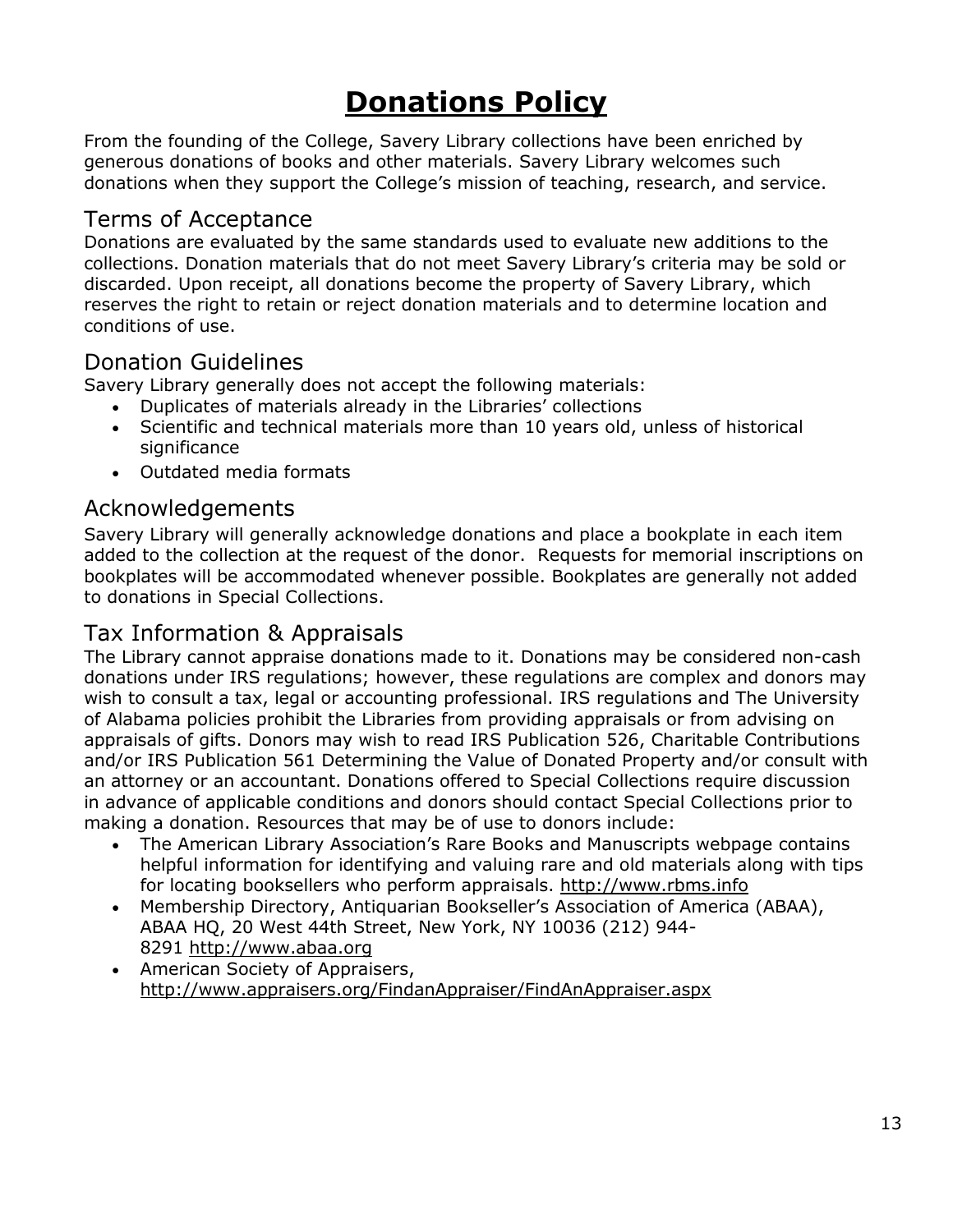

# Savery Library

# Archives Item Request Form

| Type of Request: (circle one) In-Person Online                                       |  |
|--------------------------------------------------------------------------------------|--|
|                                                                                      |  |
| Format Requested: (circle one) Physical Copy Digital (add email address to comments) |  |
|                                                                                      |  |
| Comment:                                                                             |  |
|                                                                                      |  |
|                                                                                      |  |
|                                                                                      |  |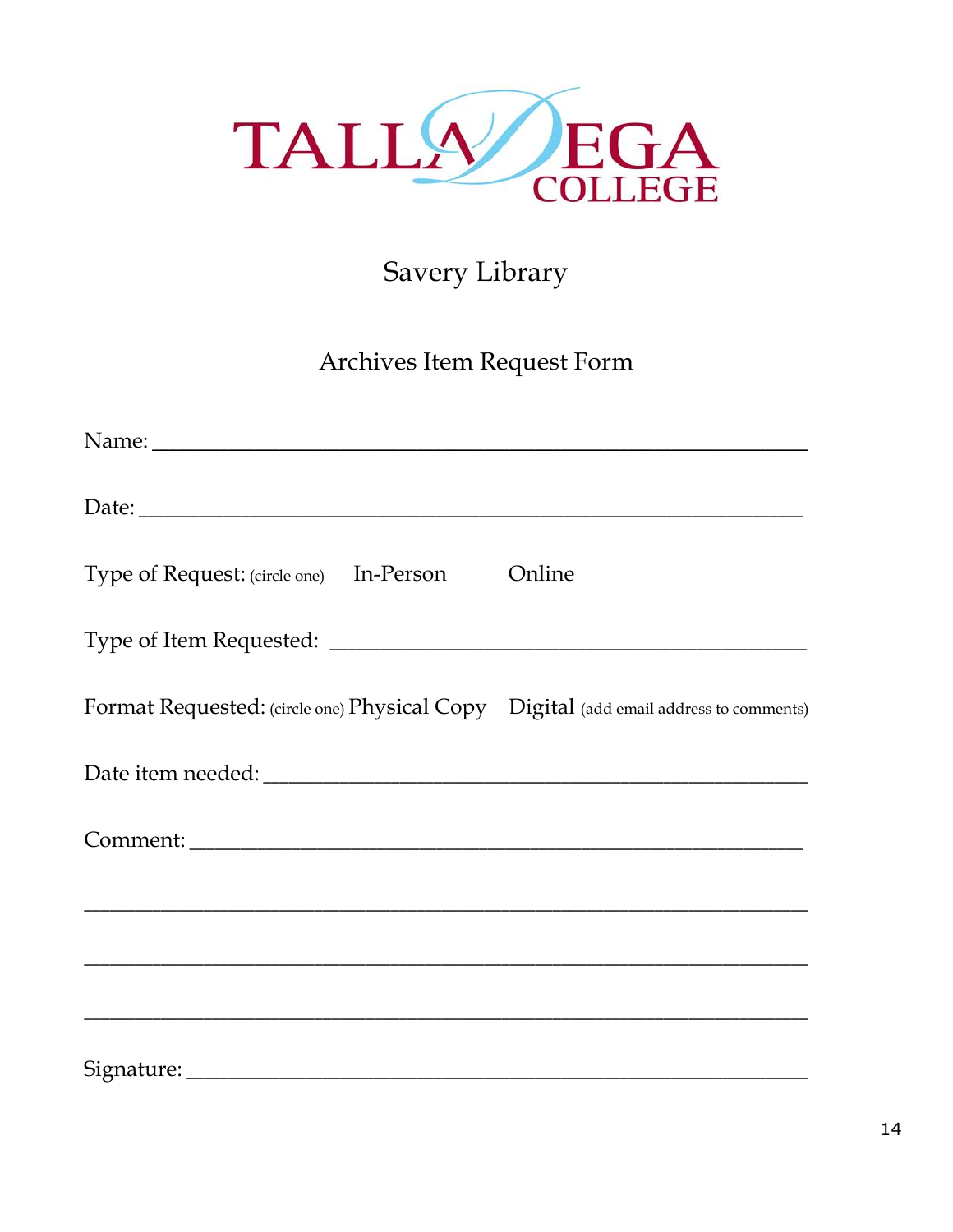

# Savery Library

**Book Request Form** 

| Type of Book: (please circle one) eBook                                                                               | PrintBook | Audiobook |
|-----------------------------------------------------------------------------------------------------------------------|-----------|-----------|
|                                                                                                                       |           |           |
|                                                                                                                       |           |           |
| ,我们也不能在这里的时候,我们也不能在这里的时候,我们也不能会在这里的时候,我们也不能会在这里的时候,我们也不能会在这里的时候,我们也不能会在这里的时候,我们也                                      |           |           |
| <u> 1989 - Johann Stoff, deutscher Stoff, der Stoff, der Stoff, der Stoff, der Stoff, der Stoff, der Stoff, der S</u> |           |           |
|                                                                                                                       |           |           |
|                                                                                                                       |           |           |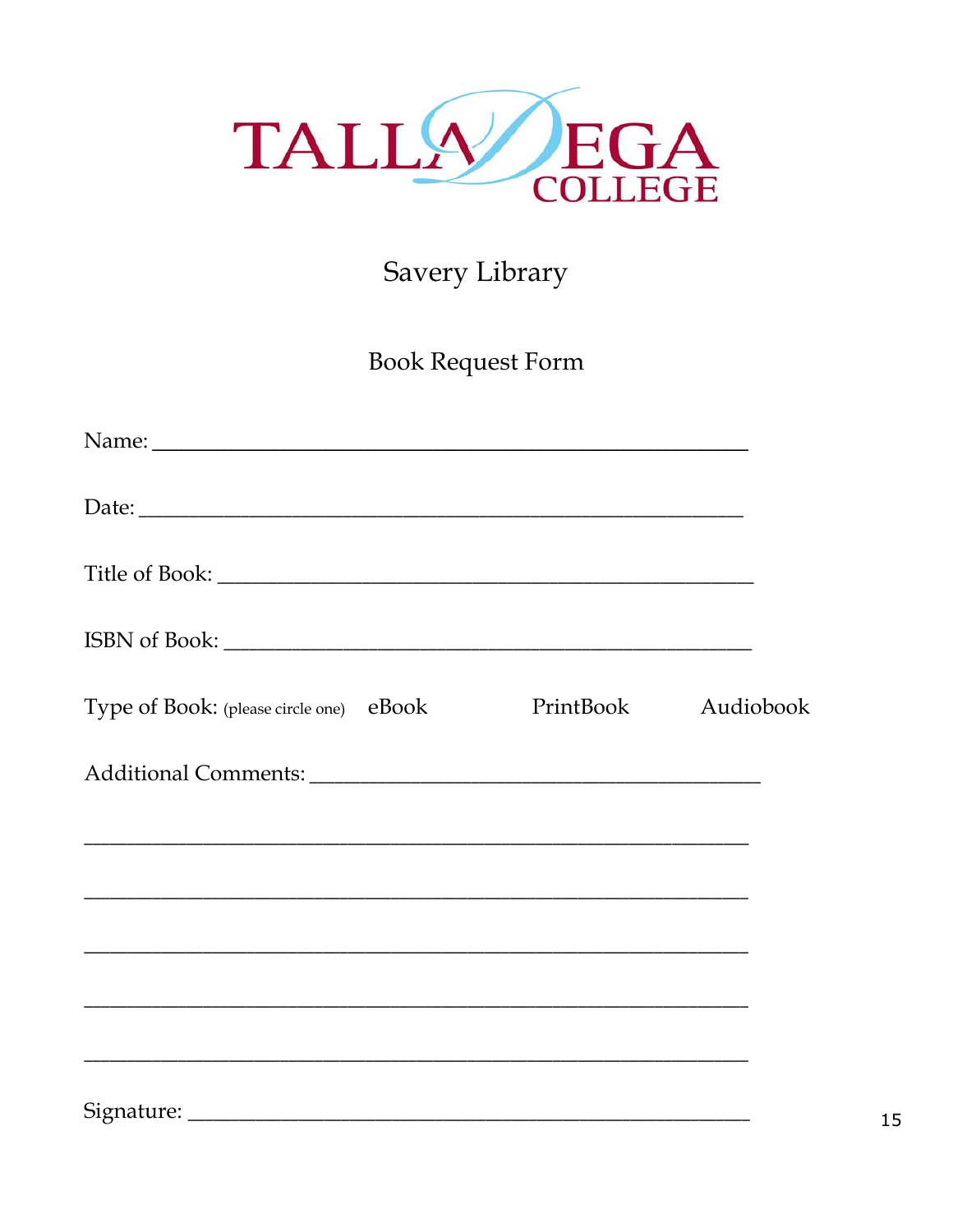

# Savery Library

Request Form

| Comment:                                                                                                              |
|-----------------------------------------------------------------------------------------------------------------------|
| <u> 1989 - Johann Harry Harry Harry Harry Harry Harry Harry Harry Harry Harry Harry Harry Harry Harry Harry Harry</u> |
|                                                                                                                       |
|                                                                                                                       |
|                                                                                                                       |
|                                                                                                                       |
|                                                                                                                       |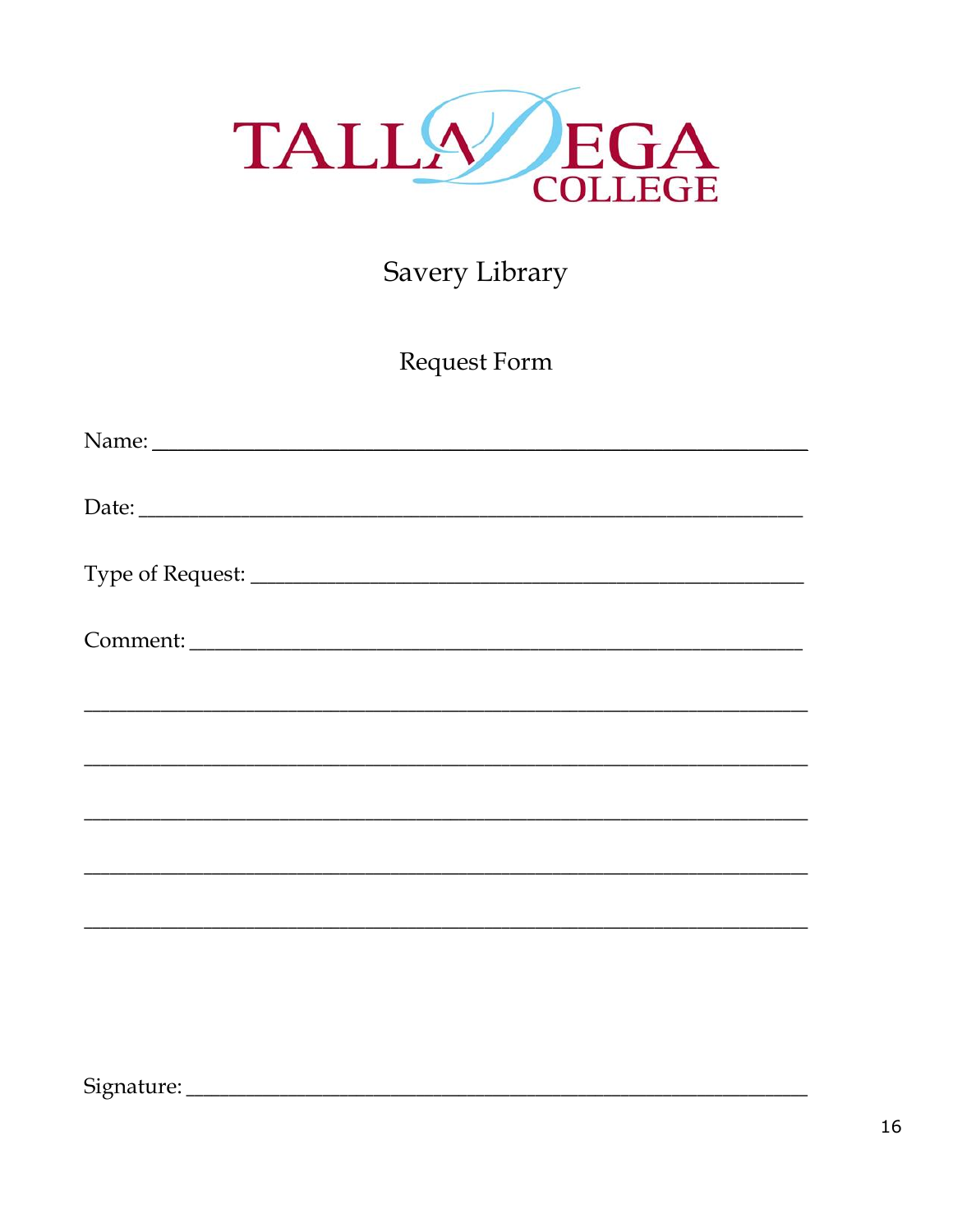

### **Required Textbook Information**

PLEASE TYPE Name:

PLEASE NOTE IF NO TEXT REQUIRED Semester:

**Course** Number Title of Course Title of Book Author ISBN Publisher Edition/Copyright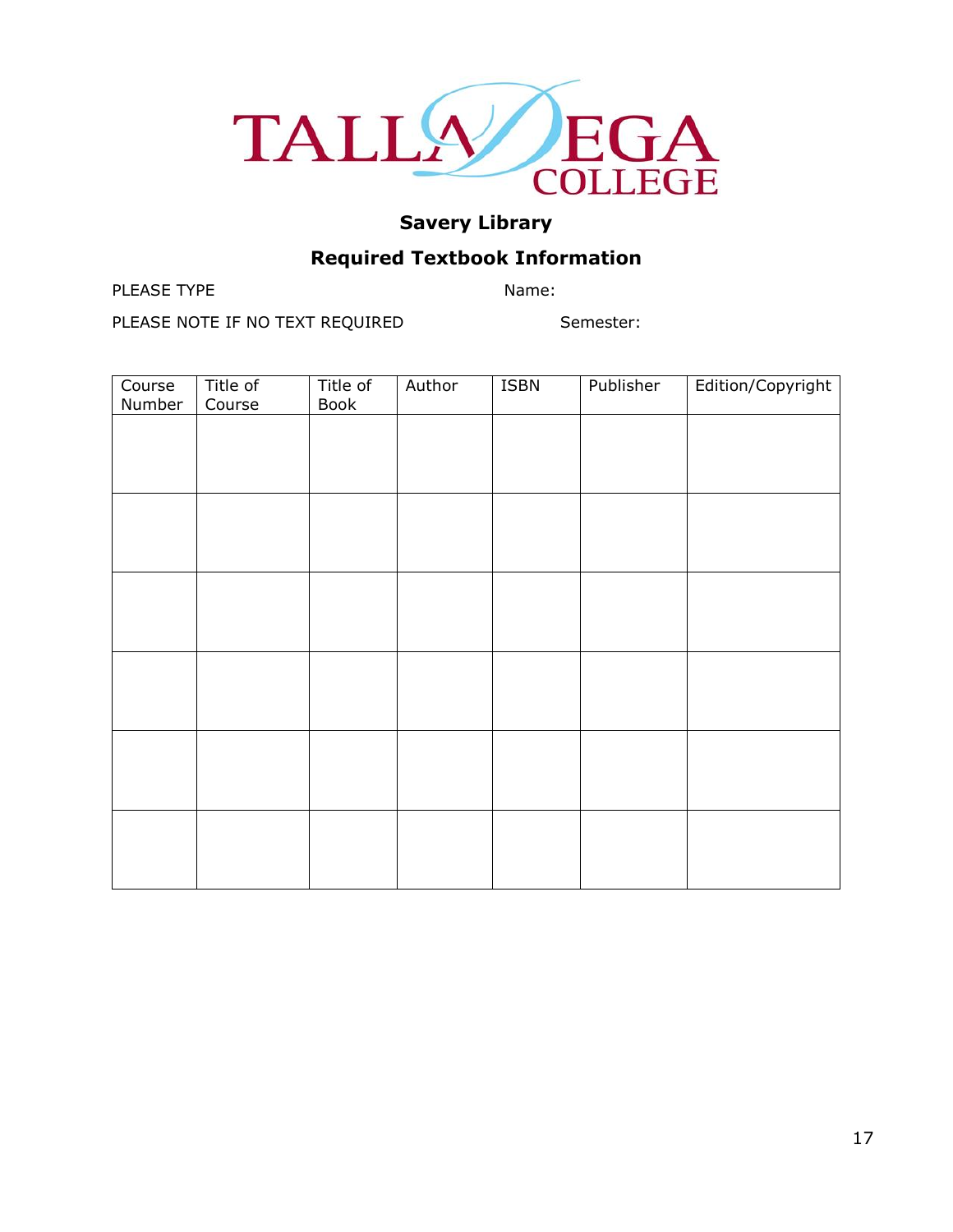

# **Savery Library Instruction Request Form**

**Professor: \_\_\_\_\_\_\_\_\_\_\_\_\_\_\_\_\_\_\_\_\_\_\_\_\_\_\_\_\_\_\_\_\_\_\_\_\_\_\_\_\_\_\_\_\_**

**Class: \_\_\_\_\_\_\_\_\_\_\_\_\_\_\_\_\_\_\_\_\_\_\_\_\_\_\_\_\_\_\_\_\_\_\_\_\_\_\_\_\_\_\_\_\_\_\_\_\_**

**Preferred Date of Instruction: \_\_\_\_\_\_\_\_\_\_\_\_\_\_\_\_\_\_\_\_\_\_\_\_\_\_\_\_\_\_**

**Preferred Time of Instruction: We are all that the set of the set of the set of the set of the set of the set of the set of the set of the set of the set of the set of the set of the set of the set of the set of the set** 

**Number of Students (if unknown, put approximate): \_\_\_\_\_\_\_\_\_\_\_\_**

**Is there something specific you would like your students to learn?**

**\_\_\_\_\_\_\_\_\_\_\_\_\_\_\_\_\_\_\_\_\_\_\_\_\_\_\_\_\_\_\_\_\_\_\_\_\_\_\_\_\_\_\_\_\_\_\_\_\_\_\_\_\_\_**

**\_\_\_\_\_\_\_\_\_\_\_\_\_\_\_\_\_\_\_\_\_\_\_\_\_\_\_\_\_\_\_\_\_\_\_\_\_\_\_\_\_\_\_\_\_\_\_\_\_\_\_\_\_\_**

**\_\_\_\_\_\_\_\_\_\_\_\_\_\_\_\_\_\_\_\_\_\_\_\_\_\_\_\_\_\_\_\_\_\_\_\_\_\_\_\_\_\_\_\_\_\_\_\_\_\_\_\_\_\_**

**\_\_\_\_\_\_\_\_\_\_\_\_\_\_\_\_\_\_\_\_\_\_\_\_\_\_\_\_\_\_\_\_\_\_\_\_\_\_\_\_\_\_\_\_\_\_\_\_\_\_\_\_\_\_**

**\_\_\_\_\_\_\_\_\_\_\_\_\_\_\_\_\_\_\_\_\_\_\_\_\_\_\_\_\_\_\_\_\_\_\_\_\_\_\_\_\_\_\_\_\_\_\_\_\_\_\_\_\_\_**

**\_\_\_\_\_\_\_\_\_\_\_\_\_\_\_\_\_\_\_\_\_\_\_\_\_\_\_\_\_\_\_\_\_\_\_\_\_\_\_\_\_\_\_\_\_\_\_\_\_\_\_\_\_\_**

**\_\_\_\_\_\_\_\_\_\_\_\_\_\_\_\_\_\_\_\_\_\_\_\_\_\_\_\_\_\_\_\_\_\_\_\_\_\_\_\_\_\_\_\_\_\_\_\_\_\_\_\_\_\_**

**\_\_\_\_\_\_\_\_\_\_\_\_\_\_\_\_\_\_\_\_\_\_\_\_\_\_\_\_\_\_\_\_\_\_\_\_\_\_\_\_\_\_\_\_\_\_\_\_\_\_\_\_\_\_**

**Are there any specific subject areas you would like covered?** 

### Contact Information

College Librarian-Library Director Reference and Program Librarian Caitlin Cox Allen McQueen 256-761-6377 256-761-6284

[cmcox@talladega.edu](mailto:cmcox@talladega.edu) amcqueen@talladega.edu